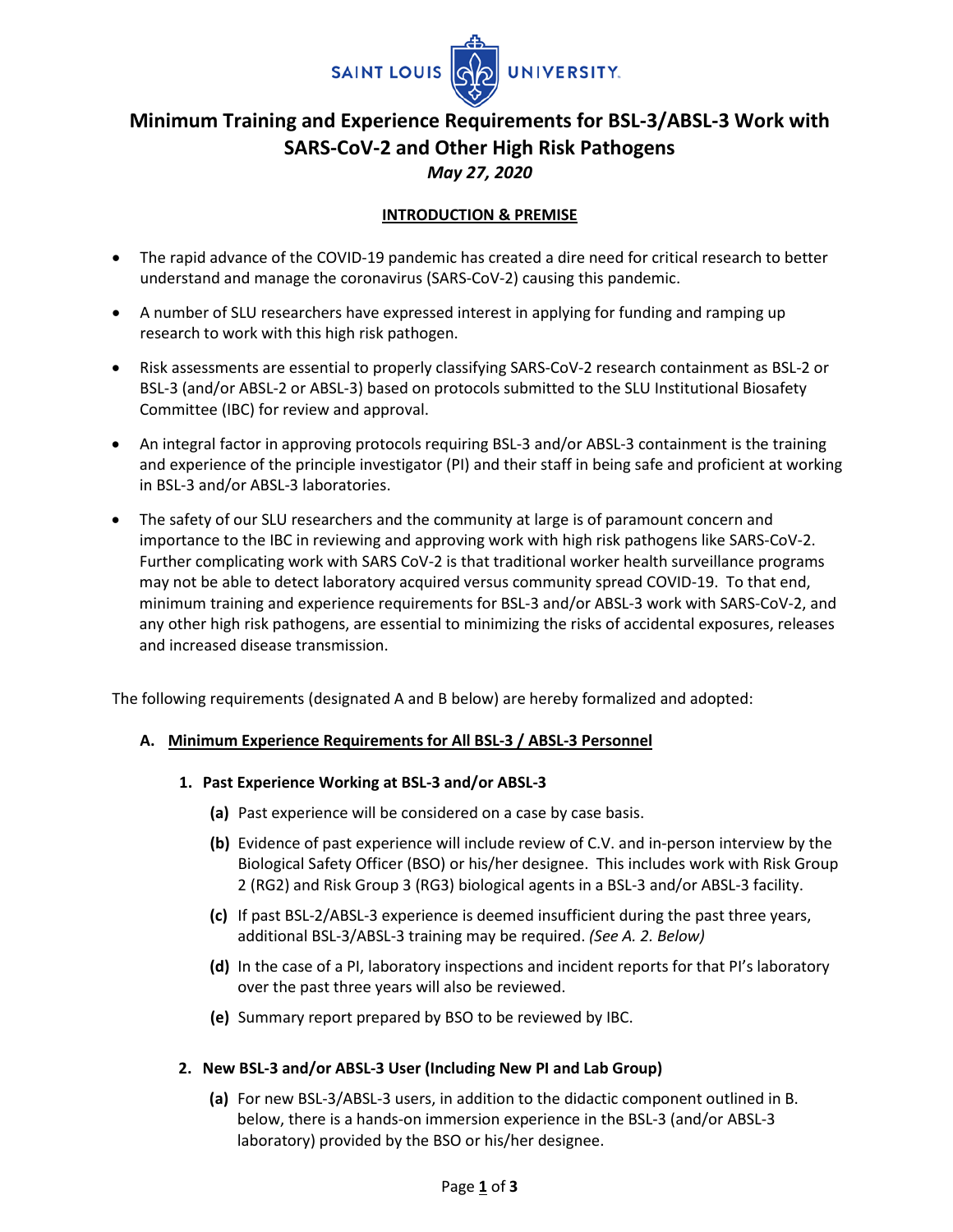

## **Minimum Training and Experience Requirements for BSL-3/ABSL-3 Work with SARS-CoV-2 and Other High Risk Pathogens** *May 27, 2020*

**(b)** New BSL-3/ABSL-3 users must demonstrate to the BSO (or designee) proficiency in safely and competently functioning in a BSL-3 or ABSL-3 high containment laboratory, including donning and doffing PPE, and performing some routine procedures (possibly using lower risk RG2 biological materials or mock inconsequential non-infectious materials) while wearing required PPE, including respiratory protection. Procedures covered by the BSO include:

Entry Procedures

- Donning PPE
- $\Box$  Security (access control systems)
- $\Box$  Verify negative directional airflow

Working in High Containment

- $\Box$  Proper use of Biosafety Cabinet
- $\Box$  Safe sharps use and disposal
- $\square$  Proper pipetting technique
- $\Box$  Proper use of centrifuge
- $\Box$  Transporting infectious materials within the lab
- $\Box$  Decontaminating work area
- $\square$  Incident response

Exit Procedures

- Decontamination
- $\Box$  Doffing PPE
- **(c)** The BSO (or designee) must certify the new BSL-3/ABSL-3 user has successfully demonstrated mastery of safe practices and procedures in the BSL-3/ABSL-3 laboratory delineated in A.2.(b) above and is familiar with the BSL-3/ABSL-3 facility plans and procedures and demonstrates an understanding of facility engineering controls.
- **(d)** Training of lab group members on the research procedures specific to the research to be conducted in the BSL-3/ABSL-3 laboratory is the responsibility of their experienced BSL-3/ABSL-3 supervising PI.

### **B. Minimum Training Requirements for All BSL-3/ABSL-3 Personnel**

- **1. Select Agent and High Containment (BSL-3/ABSL-3) Awareness Training** *(provided by BSO):* 
	- **(a)** The BSL-3/ABSL-3 candidate (whether experienced or not) must successfully complete BSL-3 training course. Currently, this consists of a PowerPoint presentation provided by the SLU Biological Safety Officer (BSO) or designee.
	- **(b)** This training is required to be completed annually to maintain BSL-3/ABSL-3 access.

#### **2. ABSL-3 Training** *(provided by Comparative Medicine (CM)):*

**(a)** Personnel planning to do only ABSL-3 work (whether experienced or not) must successfully complete ABSL-3 training course provided by the SLU CM Manager or designee.